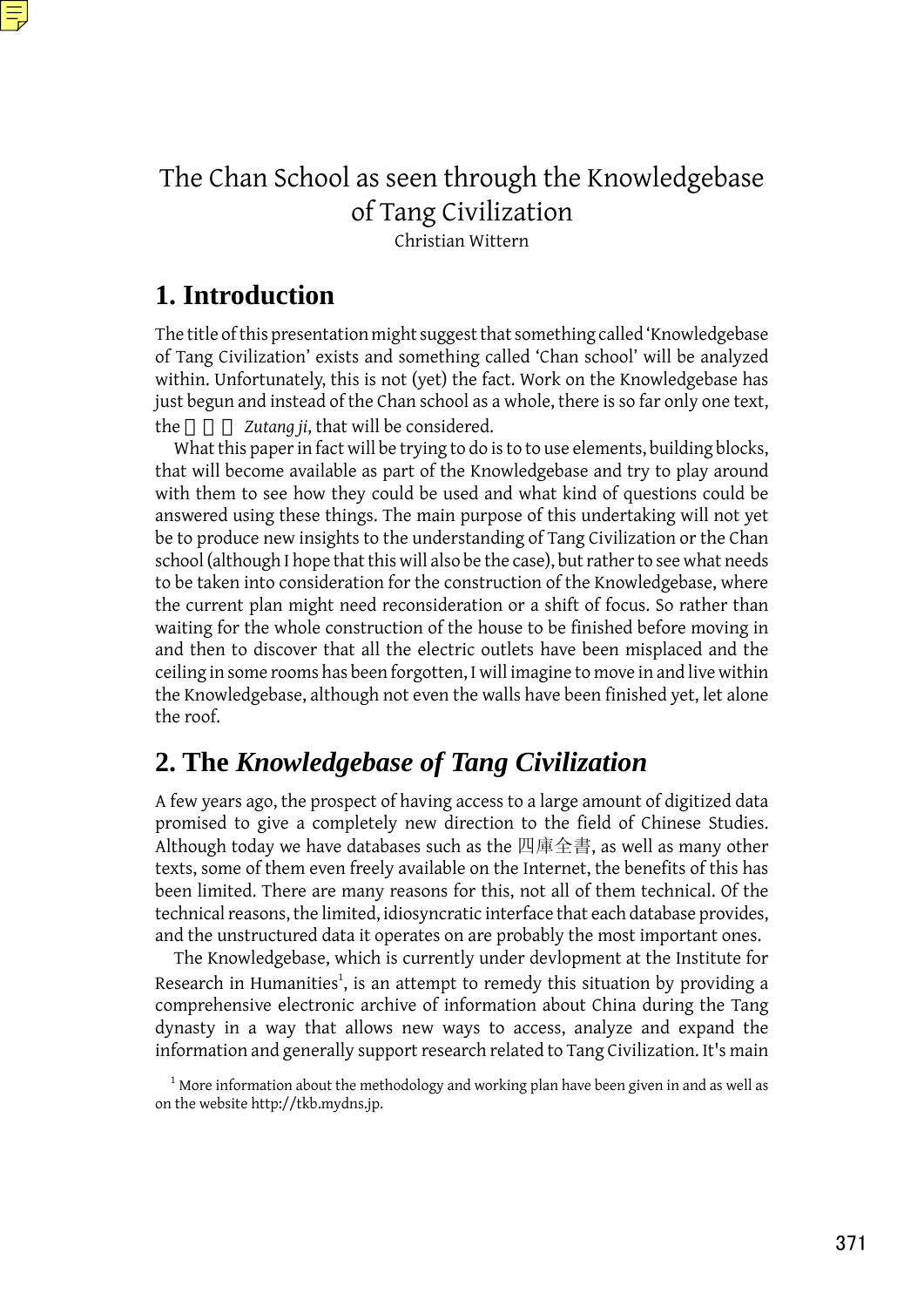point of access for researchers will be a web application, but other interfaces are also envisioned.

Conceptually, the Knowledgebase is divided in a 'information layer' and a 'resource layer.' The resource layer will hold mostly texts, but other types of information, such as maps, images etc. might also be added. The information layer will hold secondary information about entities that exist in the resource layer, but will not be restricted to that. So a person mentioned in a text, for example, might also have an entry in the information layer, which will provide background information on his biography, career, family, works and so on. These two layers are interrelated, going back and forth between them will be seamlessly possible.

The information layer can be used to focus on specific elements or parts of the resource layer. For example, it would be possible to request a list of persons, who held the post of prime minister (zaixiang,  $\cong$ 相) during the 8th century and analyze i.e. their places of origin, or their period in office. In the future, one could also search in the extant works of these prime ministers, possibly limiting the search to a certain area or topic.<sup>2</sup>

Methodologically, the construction of the Knowledgebase does rely foremost on primary sources; these will be analysed, structured, integrated to the resource layer and some information will be extracted to the information layer. Although secondary sources and reference works are also employed in that process, it is a principle that every piece of information in the Knowledgebase will be labelled in a way that its origin and scope can be traced. To lay a foundation for spezialized information, which will be encoded in due time, historiographic records have been selected to provide the most basic information about the events, the persons involved therein and the time and place of such happenings, administrative and geographic structure and so forth; the start has been made with the orthodox historiographical records 舊唐書 *Jiu Tang shu* by 劉昫 Liu Xu and others (945), 新 唐書 *Xin Tang shu* by 歐陽修 Ouyang Xiu and others (1060) and 資治通鑑 *Zizhi* tongjian 司馬光 Sima Guang (1084)<sup>3</sup>. It goes without saying, that these sources are not first hand historical sources, but rather compilations and selections made from at some point in time after the events reported therein, from a certain perspective. Nevertheless, the Knowledgebase will represent the information derived from these sources at face value with source attribution. In due time, as more information finds its way into the Knowledgebase, there will be different perspectives and other sources, both primary and secondary, that will provide the necessary corrective.

 $2$  It should be made clear here, that most likely there will not be a large corpus of full texts available from the beginning. The Knowledgebase will however provide the technical means to do interact behind the scenes with other collections, that might hold these texts.

<sup>&</sup>lt;sup>3</sup> These texts and more are used internally to prepare the information contained in the information layer of the Knowledgebase. Due to legal restrictions not all of them might be available in the resource layer at the time of publication of the Knowledgebase.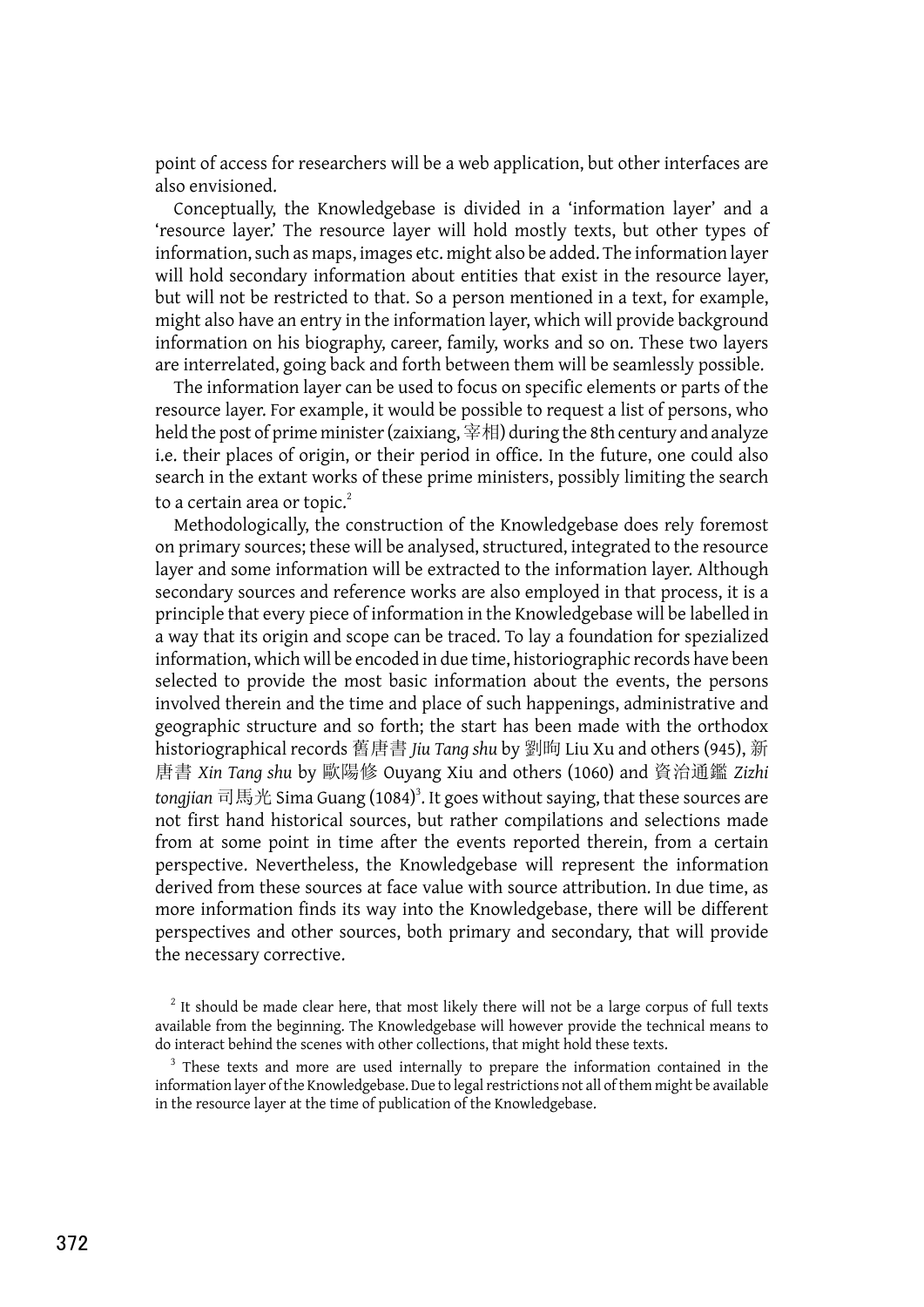The information in the knowledgebase is organized along the following information axis:

- Chronologic and astronomic: calendar and time
- Toponomastic: placenames and georeferences to there locations, administrative geographical units, digital maps.
- Prosopographic and onomastic: personal names, dates and activities of people of the Tang.
- Bibliographic and artistic: works created during the Tang, including texts, artefacts and buildings
- Historiographic: events of importance and influence
- Epigraphic: images and transcriptions of epigraphic sources

These items are maintained in the information layer usually as the smallest possible atomic units. The atomic units are then connected to other units to form higher level features<sup>4</sup>. In the example above, the entry for one person would be such an atomic unit, as would be the role of 'prime minister'. To record that a person has been holding the post of prime minister at a certain period of time, the item for the person would be 'associated' to the item identifying the role; the timespan can be expressed using 'scope', which allows to specify the validity conditions for the assertion.

This methodology is straightforward in simple cases, where enough is known to assert the subject identity<sup>5</sup> of what is to be encoded as atomic units. In many cases, however, the subject identity can not easily be asserted. Two identical names encountered at two different locations might refer to the same person or not, to decide about this, more contextual information is required. The system employed here allows to provide or derive the contextual information as needed, without necessarily asserting subject identity. 6

 $^4$  The specific methodology employed here is based on the topic map paradigm, which uses the basic concept of 'topics', 'associations' and 'occurrences' as handles to map out the information space. Topic maps are formally defined in International Organization for Standardization, *ISO/IEC 13250, Information technology - SGML Applications - Topic Maps* Geneva, 2000. More information about topic maps can be found for example in Steve Pepper, *The TAO of Topic Maps Finding the Way in the Age of Infoglut*, in: [http://www.ontopia.net/topicmaps/materials/tao.html]

 $^5$  Subject identiy is another concept used in the topic map paradigm, it is used to make it possibly to uniquely identify the subject of a topic, independently of his name or properties. This role is similar to that of the social security number, used in some countries to identify the citizens.

 $^6$  There is of course a whole philosophical debate waging around this very issue. It is important to note, that the methodology employed here does not rely on the assertion of subject identity of the objects in the Knowledgebase, but of course it can use the subject identity if such an identity is established.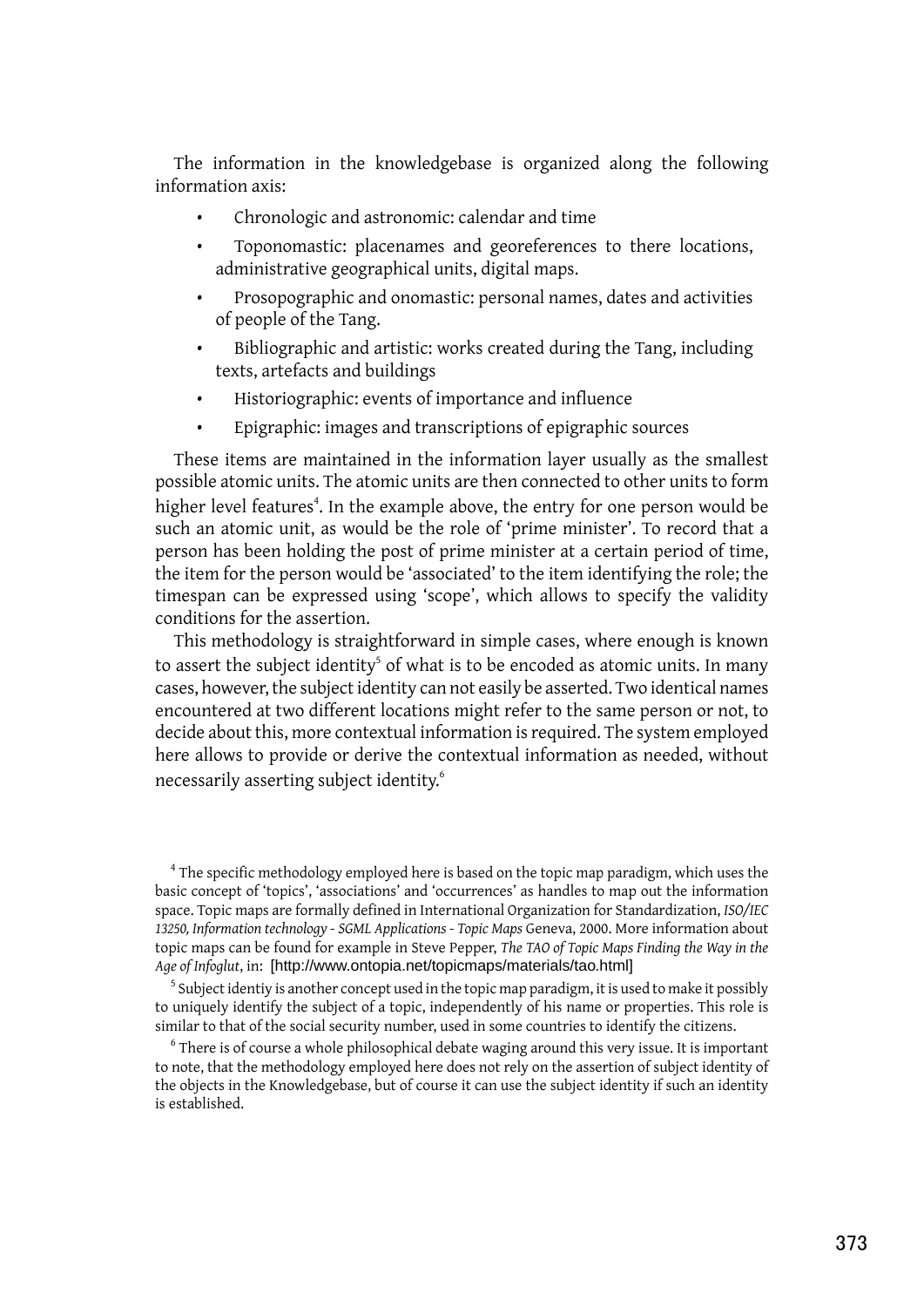These information items are organized in hierarchical ontologies<sup>7</sup>. This allows to access the information also based on their position within the hierarchy, or on the relation with other items. For geographical locations, like a city for example, such a hierarchy would consist of the upper administrative units it belongs to; for persons this could consist of the family line, but also the region of origin, the school or tradition of thought, the offices held during the career or in the case of monks also the ordination line and line of transmission.

The creation and maintainance of such ontologies is by itself an act of interpretation of the data and certainly not universally assertable. The Knowledgebase does allow multiple, conflicting ontological hierarchies coexist and the users will be able to add to or modify the ontologies.

In the following sections, some of the more important subtrees of the ontology will be discussed, as they are currently maintained in the Knowledgebase. This is very provisional work in progress.

#### **2.1. Chronological Axis**

Many information items in the Knowledgebase will have a temporal aspect, which will hook into what will be called the chronological axis here. Temporal references might be very specific (e.g. Kaiyuan 3rd year, 1st day of the second month, which had the cyclical sign ), very generic (8th century) or unspecified (dates unknown). In addition to that, the framework for calculating the calendar has changed several times during the Tang dynasty, and other calendar systems, for example the western (Julian) calendar is used by scholars. All this will need to be representable in the Knowledgebase.

To solve this problem, the relations between different calendric items are described in this subtree of the ontology. As the smallest unit for calendric items the 'day' has been chosen. All days in the almost 300 years of the Tang dynasty (altogether 105544 days) have been given an unique identifier, which is the 'Julian

 $^7$  Ontology, is used here as a term used in the field of knowledge representation. John F. Sowa defines it as follows: "The subject of ontology is the study of the categories of things that exist or may exist in some domain. The product of such a study, called an ontology, is a catalog of the types of things that are assumed to exist in a domain of interest D from the perspective of a person who uses a language L for the purpose of talking about D. The types in the ontology represent the predicates, word senses, or concept and relation types of the language L when used to discuss topics in the domain D." (*Knowledge Representation*, (ThomsonLearning 2000) p492.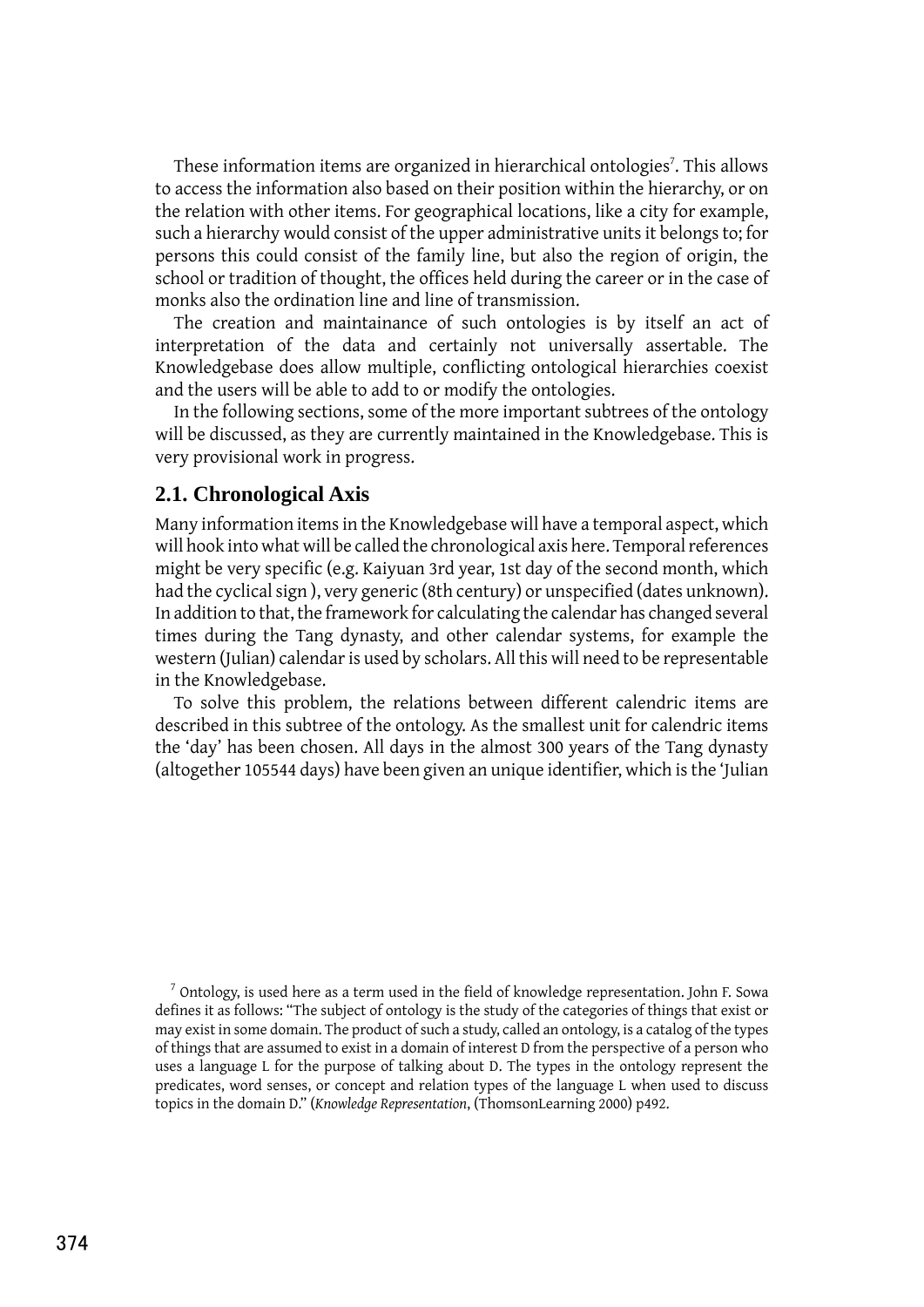Day', first proposed by Joseph Justus Scaliger<sup>8</sup> and today generally used in astronomic calculations. <sup>9</sup>

The Julian Day number will also serve as a convenient means to calculate periods of time, for example the length of reign periods of the Tang emperors. The table [1](#page-4-0) shows a list of the Tang emperors and empress, together with the length of their period on the throne and the fraction their reign holds of the total lenth of the Tang. $^{10}$ .

<span id="page-4-0"></span>

| Name | First day on throne | Days on throne | Percentage of total<br>number of days (105544) |
|------|---------------------|----------------|------------------------------------------------|
| 高祖   | 0618-06-18          | 3141           | 2.97                                           |
| 太宗   | 0627-01-23          | 8416           | 7.97                                           |
| 高宗   | 0650-02-07          | 12403          | 11.75                                          |
| 中宗   | $0684 - 01 - 23$    | 35             | 0.03                                           |
| 睿宗   | 0684-02-27          | 348            | 0.32                                           |
| 武則天  | 0685-02-09          | 8273           | 7.83                                           |
| 中宗   | 0707-10-05          | 1004           | 0.95                                           |
| 少帝   | 0710-07-05          | 45             | 0.04                                           |
| 睿宗   | 0710-08-19          | 755            | 0.71                                           |
| 玄宗   | 0712-09-12          | 16040          | 15.19                                          |
| 肅宗   | 0756-08-12          | 2100           | 1.98                                           |
| 代宗   | 0762-05-13          | 6483           | 6.14                                           |
| 德宗   | 0780-02-11          | 9334           | 8.84                                           |

Table 1. Tang Emperors and their reigns

 $^8$  The French scholar Joseph Justus Scaliger (1540-1609) was interested in assigning a positive number to every year without having to worry about B.C.E. / C.E. He invented what is today known as the Julian Period. The Julian Period probably takes its name from the Julian calendar, although it has been claimed that it is named after Scaliger's father, the Italian scholar Julius Caesar Scaliger (1484-1558). Scaliger's Julian period starts on 1 January 4713 B.C.E. (Julian calendar) and lasts for 7980 years. 2004 is thus year 6717 in the Julian period. After 7980 years the number starts from 1 again.

<sup>9</sup> Of immense help in calculating these dates and providing the base for the ontology was the program "WHEN", written by suchowan@ mix, available at his website http://www.asahinet.or.jp/~dd6t-sg/ and (T'ang Calendar) by Hiraoka Takeo (Kyoto, 1954).

 $10$  A word of warning should be inserted here about the use of figures here. These figures have been calculated for use within the framework of the Knowledgebase, as will be shown. More than the exact value, the value in its relationship to other values should be considered. In most cases, the value should be seen just as giving an estimate, not a precise figure.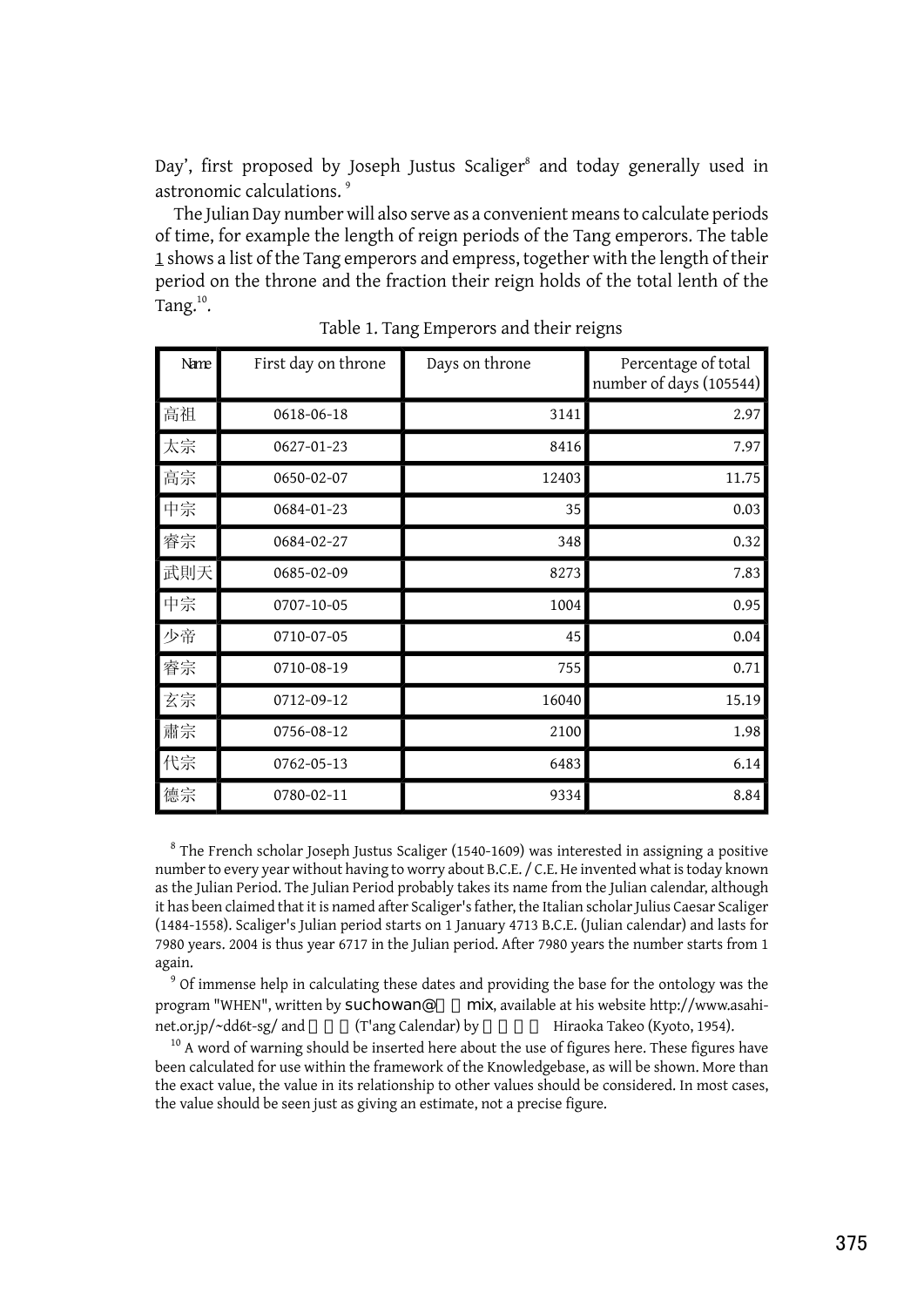| Name | First day on throne | Days on throne | Percentage of total<br>number of days (105544) |
|------|---------------------|----------------|------------------------------------------------|
| 順宗   | 0805-09-01          | 146            | 0.13                                           |
| 憲宗   | 0806-01-25          | 5494           | 5.20                                           |
| 穆宗   | 0821-02-09          | 1450           | 1.37                                           |
| 敬宗   | 0825-01-29          | 774            | 0.73                                           |
| 文宗   | 0827-03-14          | 5076           | 4.80                                           |
| 武宗   | 0841-02-04          | 2193           | 2.07                                           |
| 宣宗   | 0847-02-06          | 5063           | 4.79                                           |
| 懿宗   | 0860-12-17          | 5113           | 4.84                                           |
| 僖宗   | 0874-12-17          | 5163           | 4.89                                           |
| 昭宗   | 0889-02-04          | 6695           | 6.34                                           |

#### **2.2. Toponomastic Axis**

Inspired by the possibilities of electronic maps, geographical information systems and their applications, research and implementation of toponyms, gazetteers and Chinese toponomastics in general has seen considerable activity $^{\rm 11}$ .

In the Knowledgebase, so far only a hierarchical list of names and their administrative subsumption has been prepared, mainly derived from the geographical treatises in *Jiu Tang shu* and *Xin Tang shu*; this list has been used for the research reported here. The record of administrative changes concerning name, area and subordination that is available to considerable detail in *Jiu Tang shu*, at least for the time until 756, and the information about population, distance to the capitals, local products etc. will be subsequently integrated.

### **2.3. Prosopographic and Onomastic Axis**

Considerable effort has been made sofar to collect information on people living in Tang times. Work was started with analyzing the collected biographies in the liezhuan sections of *Jiu Tang shu* and *Xin Tang shu*. About 3000 names of persons have been derived from there, subsequently information about the various names they used and other information like wether they took examinations, the place of origin, birth and death dates and so on have been collected. Currently,

 $11$  See for example the ['Chinese Civilization in Time and Space'](http://ccts.ascc.net) [http://ccts.ascc.net] project coordinated by 范毅軍 Fan I-chun, at Academia Sinica in Taiwan, and the ['China Historical GIS'](http://www.people.fas.harvard.edu/~chgis/) [http://www.people.fas.harvard.edu/~chgis/] coordinated by a team of scholars at Harvard University (USA) and Fudan University (PR China) under Peter K. Bol. There has also been some activity coordinated by Lewis Lancaster as part of the ['Electronic Cultural Atlas Initiative'](http://ecai.org) [http://ecai.org] project.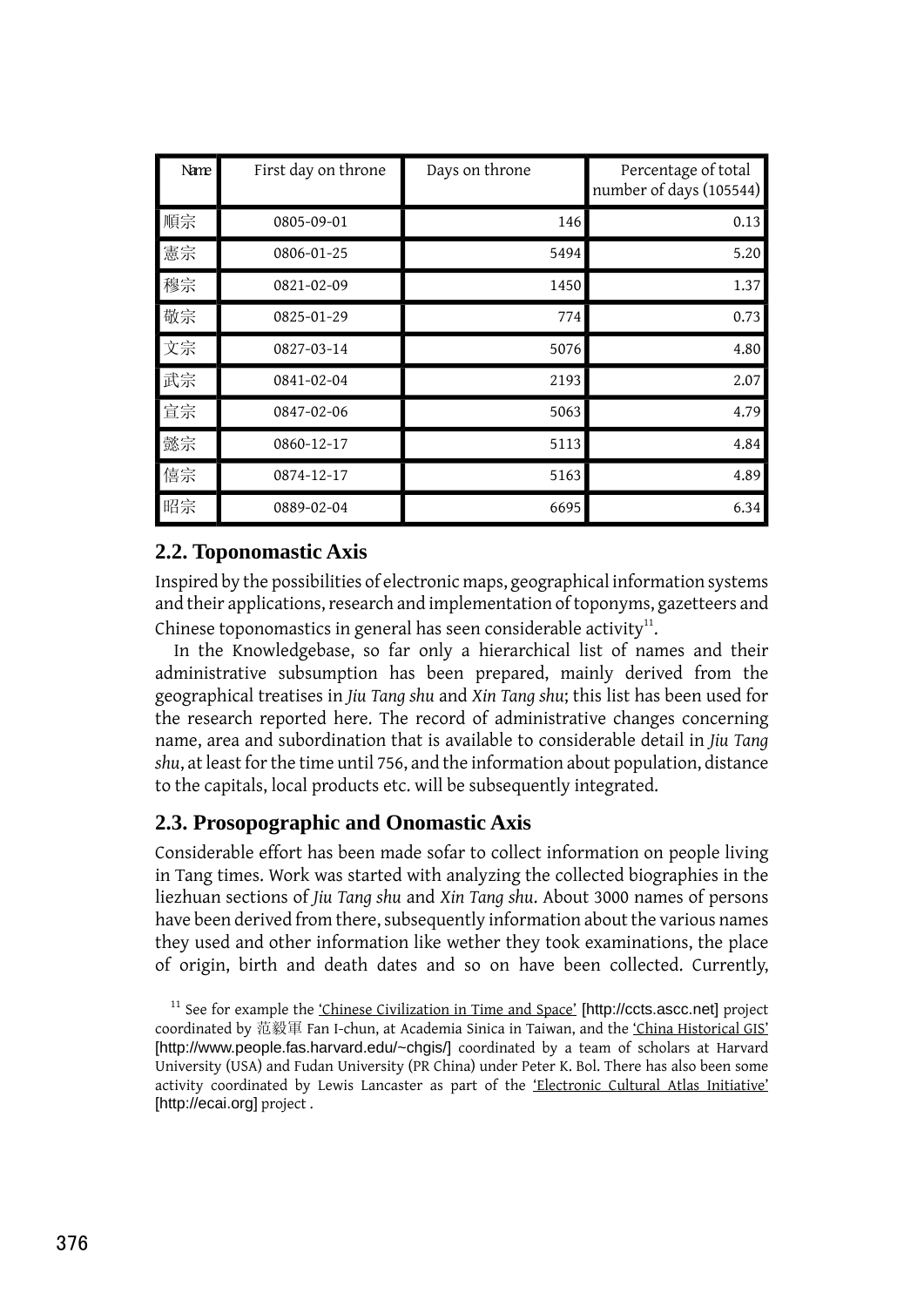information derived from the *Zizhi tongjian* is added. Obviously, it will take quite some time to even digest the current contents and then fill in the information on persons missing. The goal is, however, to have an entry for every person that is known to have lived in Tang China and to collect as much information and references about this person as possible. Since this work is very much in progress, any results reported here involving these data should be taken as preliminary and might change as new data become available.

### **3. Estimation of completeness of the historical records**

In the texts that are so far in the Knowledgebase, that is *Zizhi tongjian*, *Xin Tang shu* and *Jiu Tang shu*, among other things all occurrences of reign names have been marked. This is necessary, in order to distinguish reign names from other proper names used in the text, especially where there is disambiguity, for example in the case of 長安 chang'an, which was the name for the reign period from 701 to 705, but is also used as a place name.

With this information, a simple first estimate of the completeness of coverness of the historical records can be tried $12$ . For this purpose, we assume that in reasonably complete records, the frequency of distribution of reign names should roughly match the length of the reign weighted against the total length of the dynasty. This estimate will of course be distorted by records of some dramatic events that might require more extensive coverage, but it should still be good enough as a first estimate, especially if only used to check for the existence of suspicious undercoverage.

The texts under discussion here are of different types. The first part, 本紀 Benji of *Jiu Tang shu* and *Xin Tang shu* as well as the *Zizhi tongjian* are chronologically arranged, so the length of sections (in number of characters) for the entries of years and reign periods can be easily calculated. The result of this, weighted against the percentage this period against the whole length of the Tang is given in Figure 1. For the biographical 列傳 Liezhuan section, this is not possible, here the number of occurrences of the different periods have been calculated. This should give a better measure of the overall coverage, since in chronological records, gaps are easily visible and could be covered up, whereas in the biographical sections, the extent of coverage is not easily detectable. The result of this second calculation is given in Figure 2. As can be seen, the chronological works thrive for a certain degree of balancedness, maybe with the exception of the *Zizhi tongjian*, where in the second half of Tang, the record seems to get more scattered. However, it is

 $12$  At several occasions parts of the historiographic records have been lost during the Tang, probably the most severe loss was endured during the luting of the capital city Chang'an by An Lushan in the 6th month of 756. See on this topic Denis Twitchett, *The writing of Official History under the T'ang* p16 and 46 and Robert des Rotours, *Histoire de Ngan Lou-chan (Ngan Lou-chan Che tsi)*, p273n4. Before other interpretative attempts, an estimate of the completeness seems to be necessary.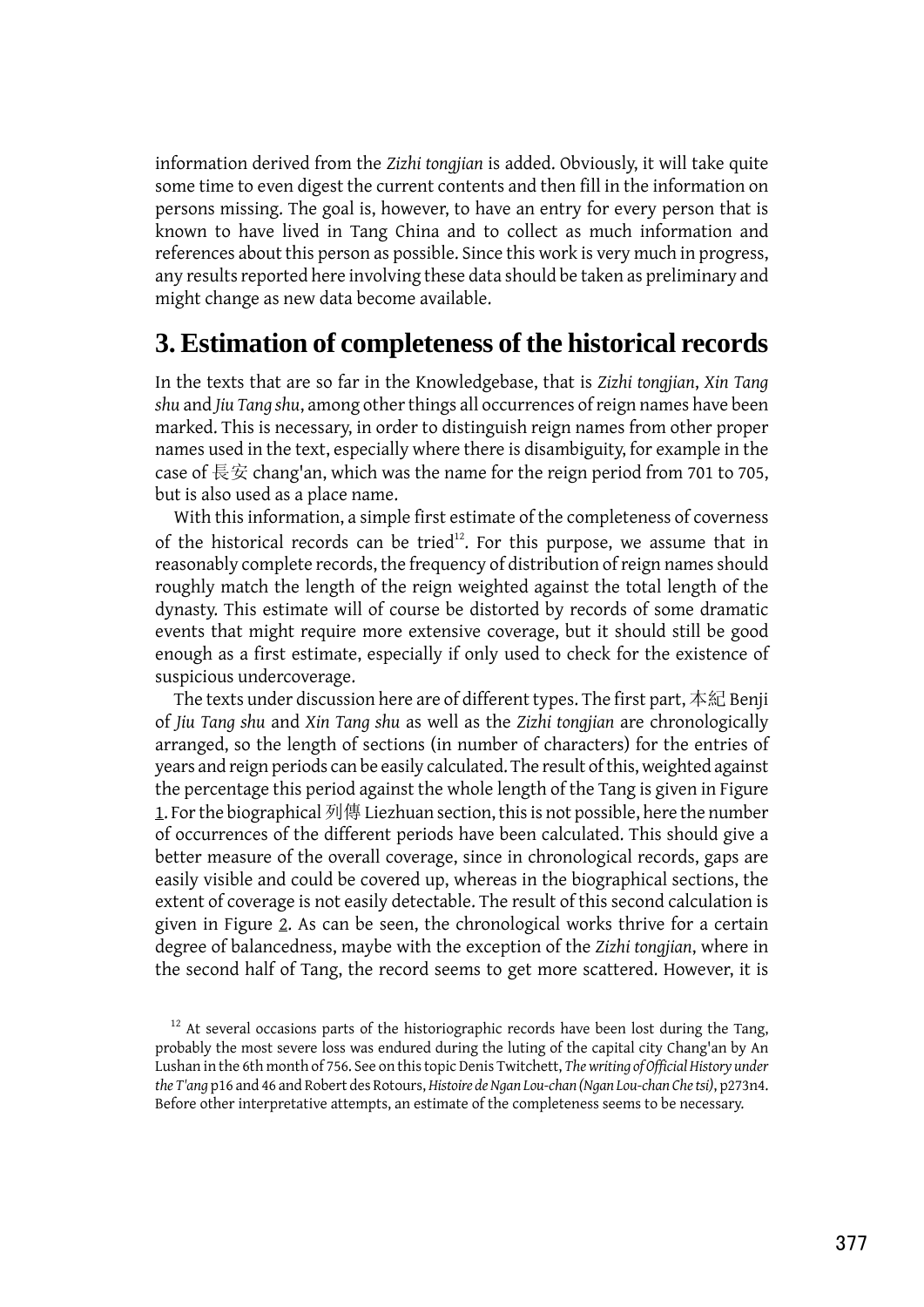clearly visible that in the biographical records more persons from the first half of the dynasty are included.



*Figure 1. Relative length of the Benji annals and the Zizhi tongjian to the length of the reign periods<sup>13</sup>*

 $13$  The figure shows the relative length of the period calculated as the number of characters substracted from the relative length of the period in days in the right half, a scale of years and the names of the Tang emperors in the left half. Negative values are drawn to the left of the center line, positive values to the right. Values to the left side thus shows a relative scarcity of records, while positive values, extending to the right, show relative abundance of records. While longer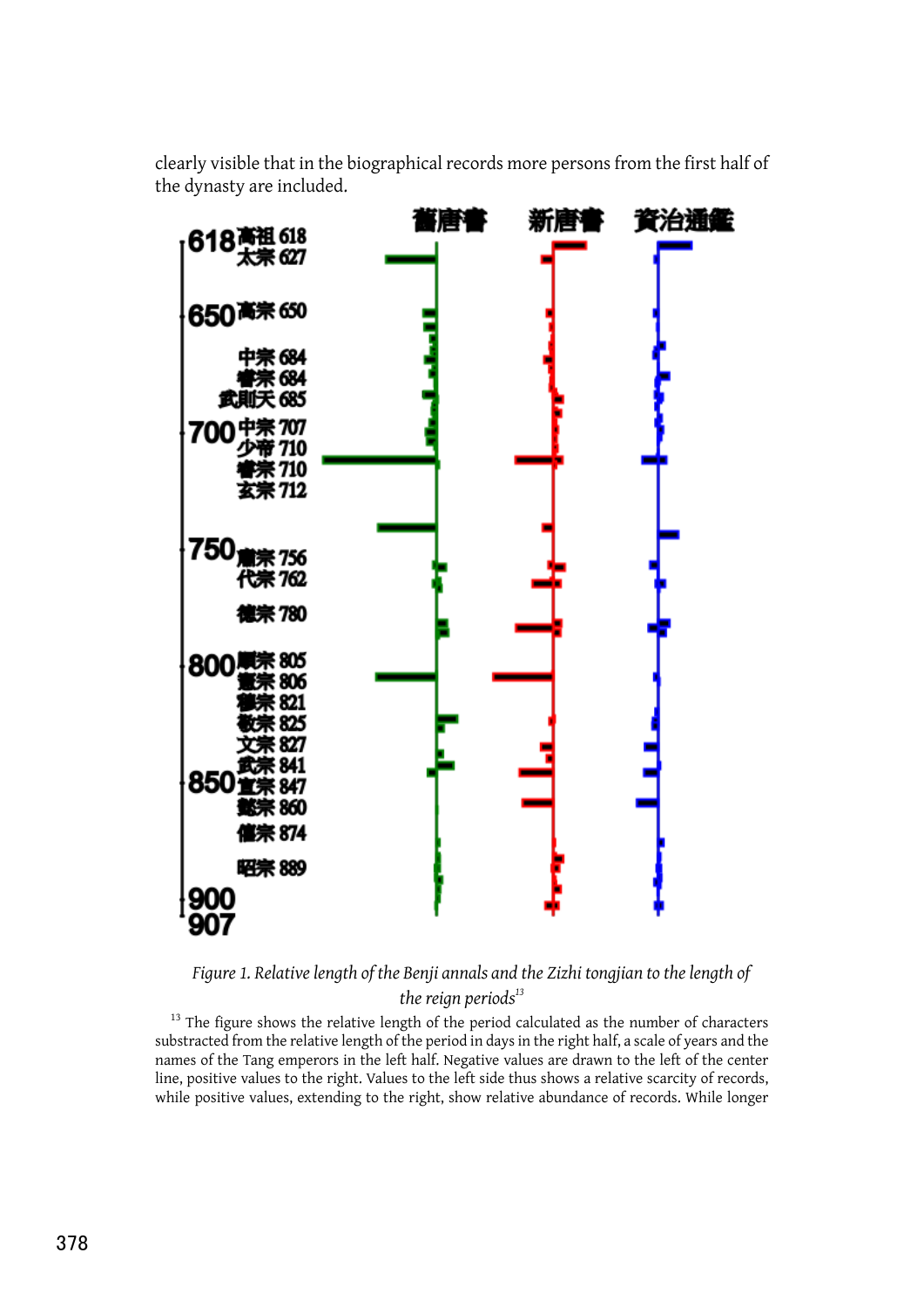

*Figure 2. Relative length of the Liezhuan sections in Jiu Tang shu and Xin Tang shu<sup>14</sup>*

eras show some distortions, the relative scarceness of records for the Kaiyuan period of Xuan Zongs reign (713-742) is clearly visible.

<sup>14</sup> The calculation is done in a similar way as the previous figure, in this case the number of matches for each area within the biographical section has been compared to the overall number of its, which is used to measure the relative coverage of the reign periods. A relative scarcety in the latter halr of the Tang, especially in the 9th century is clearly visible.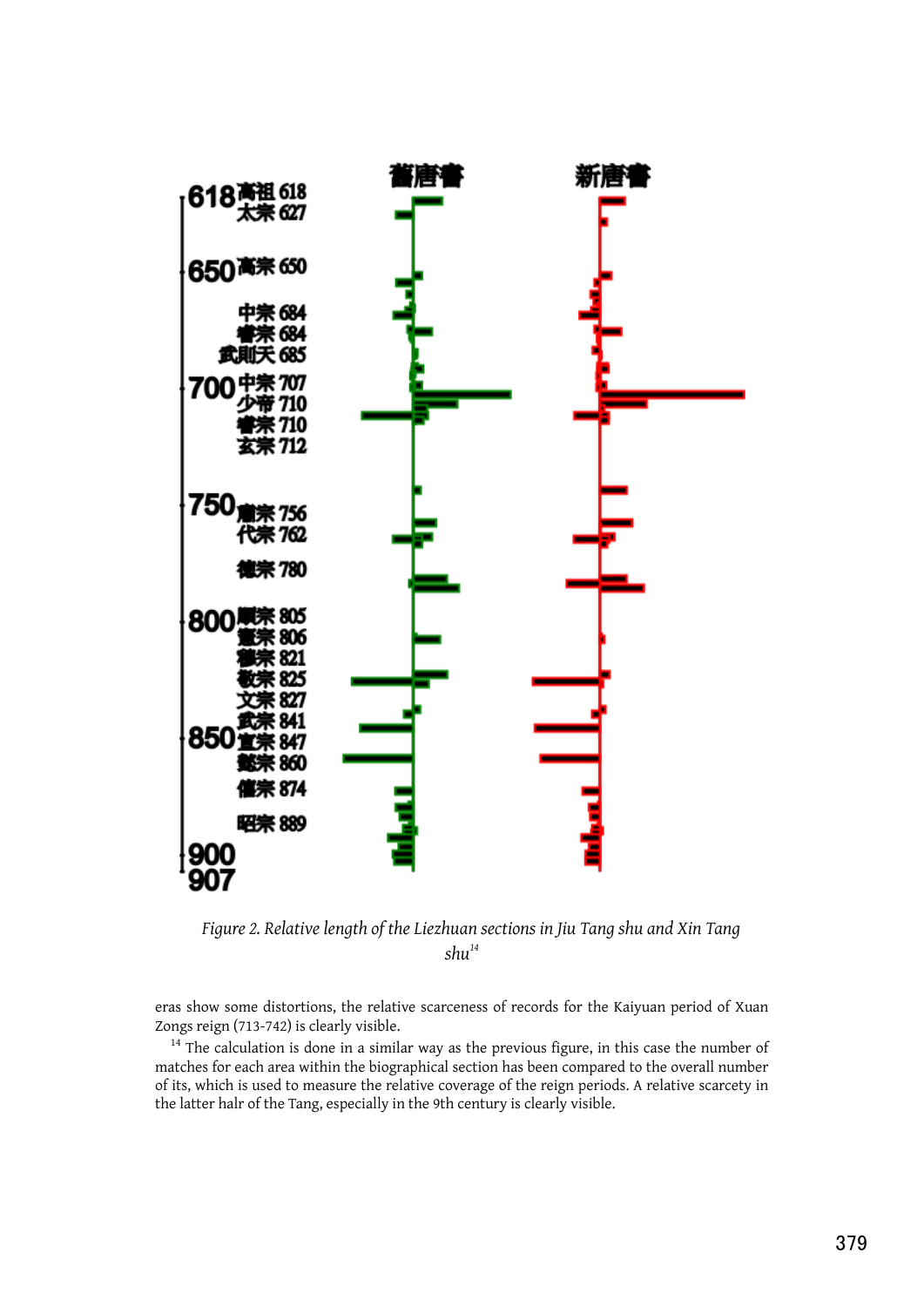### **4. A glimpse of the Chan school through the** *Zutang ji*

As described above, the 'Tang Knowledgebase' is so far composed only of material that belongs to the genre of official historiographic literature. To find out, how the Chan school is represented in these works, this will be contrasted with findings from the analysis of a chronic of the Chan school, the *Zutang ji Zutang ji*. While this is not a historiographical record, the text does take the pose of telling the history of the Chan school and attempts to create its view of how the Chan school came into being. It was compiled by the Chan monks 静 Jing (no dates) and 均 Yun (no dates), disciples of Chan master 文僜 Wendeng (884-972) of the 招慶寺 Zhaoqing monastery in 泉州 Quanzhou in 952. It contains records of 246 individual Chan masters, although not all of them are historical: the work starts with the seven Buddhas of the past, and then works down the traditional lineage of the Chan school, which was already well established at the time this work was compiled. The bulk of the entries, however is about Chan masters active during the Tang.

The text of the *Zutang ji* was discovered at the beginning of the last century among the more than 80000 wodden printing plates of the Korean Tripitaka, which was carved and printed in the middle of the 13th century and is now held at the temple Haiensa in Korea. While written in Quanzhou, in the south of todays Fujian province in China, the work was lost in China and unknown until its rediscovery. It has gathered considerable interest since then, especially by the pioneer of modern Chan studies, Yanagida Seizan, who published an index to this work in the 1980s. In the 20 years since that publication, a considerable number of studies have been published, focusing both on the text as an early witness of the history of Chan, and on its value for research on the history of the early written vernacular of Chinese. One more index of the whole work, and four typeset editions have been published so far.<sup>15</sup>

Since the text is only transmitted in one single woodblock rendering, there are a number of ideosyncratic character usages, that provide considerable difficulties in creating an electronic edition for this text. The present author has worked on such an edition for a number of years, but it has not been readied for publication yet. For the purpose of further analyzing the content in a manner similar to the texts mentioned above, some textual features have been marked, such as names of persons, places and intitutions, dates, and titles of books.

In the same way as the texts above, the *Zutang ji* has been submitted to an estimation of coverage based on the occurrence of reign names (See 3). Since this

八册 *Studies of the International Research Institute for Zen Buddhism* , 2003.

<sup>&</sup>lt;sup>15</sup> Most recently, there is the work done by Christoph Anderl, in his forthcoming PhD thesis *Studies in the Language of Zu-tang ji* (Univ. of Oslo), who is also preparing a complete translation of the work into English.  $\frac{1}{2}$  Koga Hidehiko has published a rendering in traditional Japanese with notes as  $Kunch\bar{u}$  *Sodōshū* as Vol. 8 of the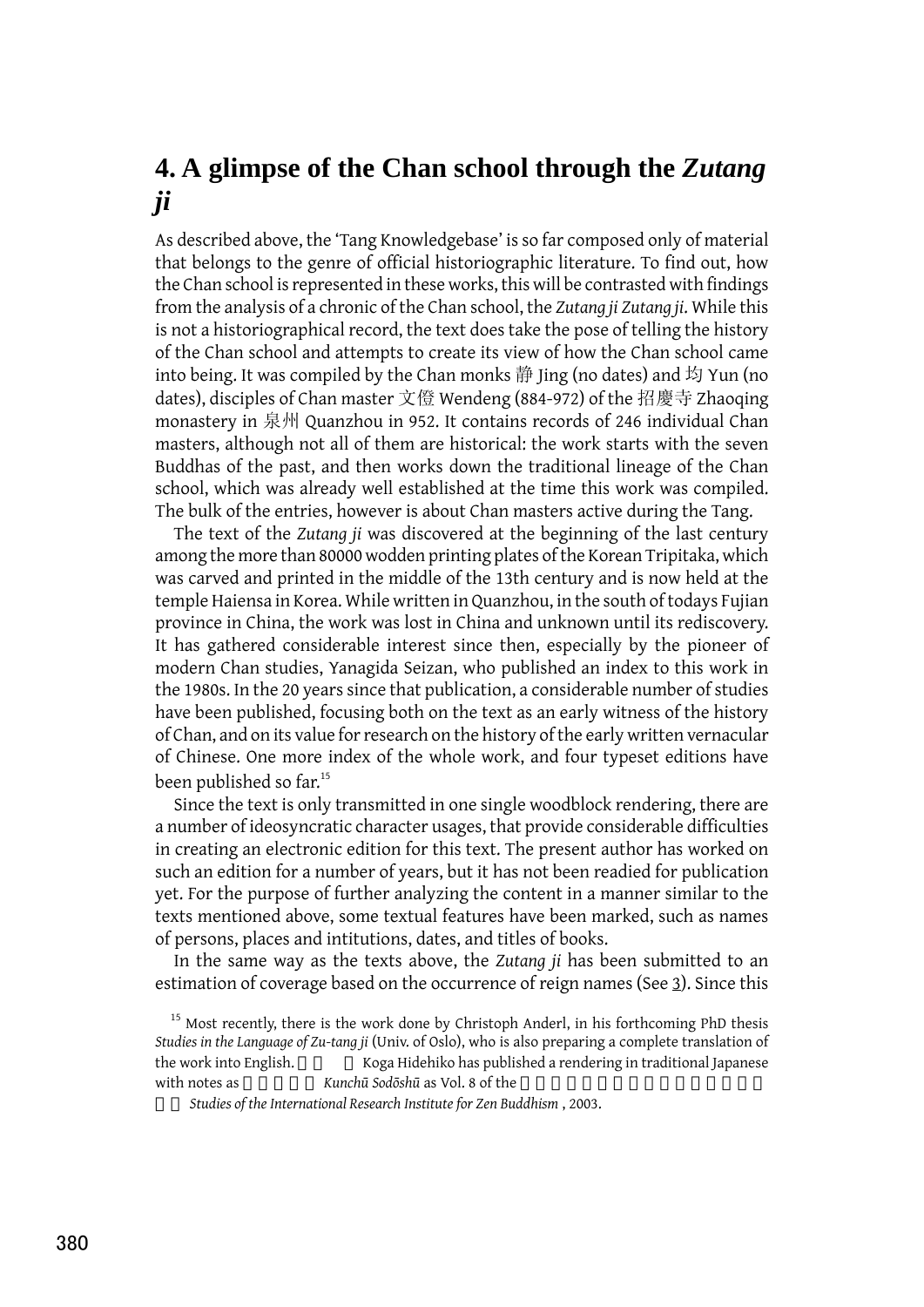text is of a different genre, the overall occurrence of reign names is rather small, so the estimate has to be treated with even more caution, but nevertheless quite contrary to the biographical sections in 2 above, to which this genre is closest, the 3 shows more frequent occurrences in the latter half of the Tang. This should come as no surprise however, since the development of the Chan school has taken place in that period, it should rather be seen as a confirmation that this kind of analysis does indeed provide significant data.



*Figure 3. Relative length of the entries of the Zutang ji<sup>16</sup>*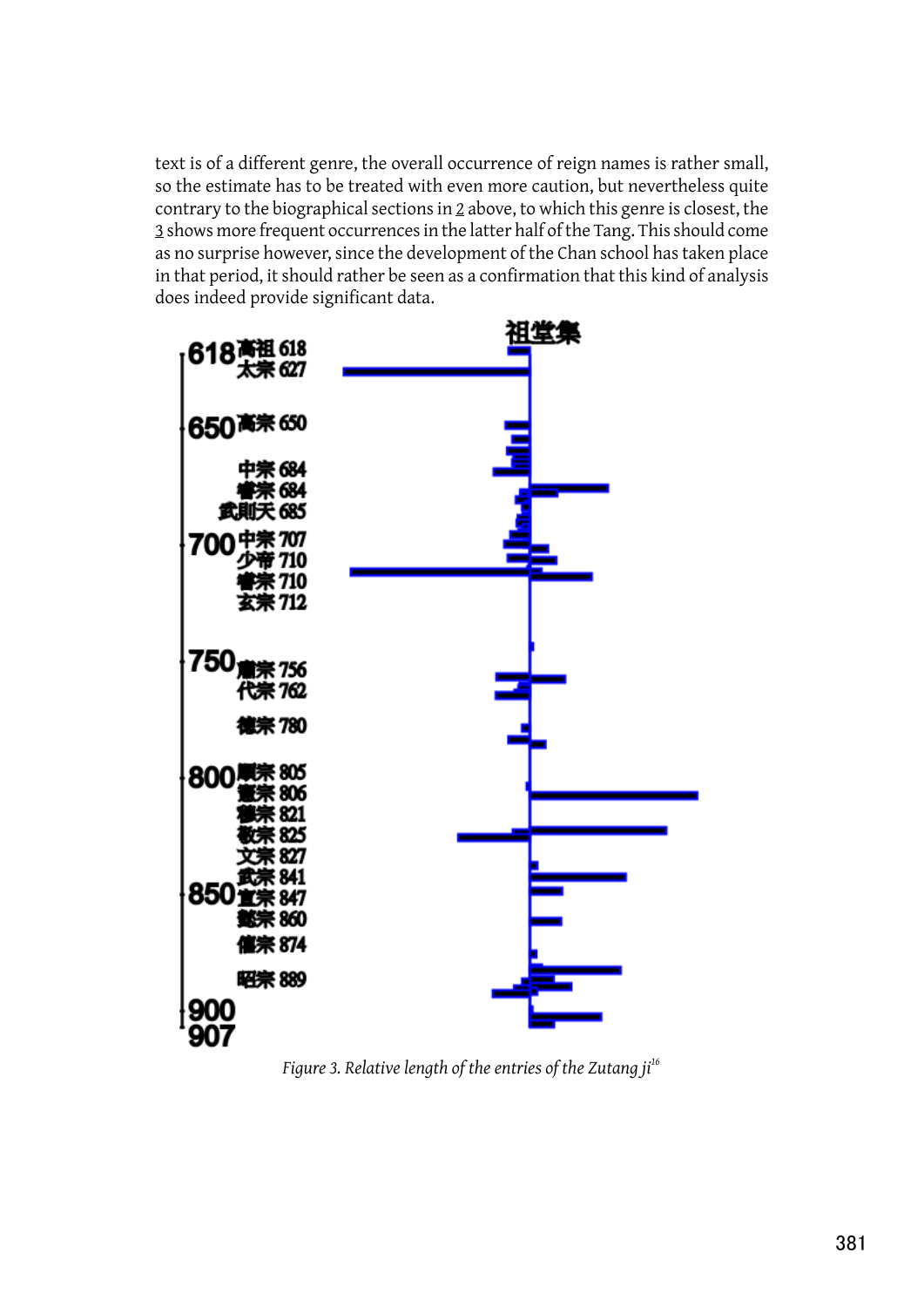Far more interesting is of course not to compare only the coverage, but also other aspects of the historiographical records and the Chan chronicle. During the Tang period, there where of course a number of high officials with strong relations to members of the Chan school, who do have a biography in the dynastic histories.

There is for example 裴休 Pei Xiu (797-870)  $^{\rm 17}$ , a high official, who even held the post of prime minister for some time and a lay follower of 黄檗希運 Huangbo Xiyun (died ca.  $850$ <sup>18</sup> who even wrote a preface to an edition of his records, is mentioned in *Zutang ji* (2-043-08, in the entry on 磁州法如 Cizhou Faru and 4-136- 09 in the entry on Huangbo), but neither in his biography in the *Jiu Tang shu* (14:4593-4) nor in the *Xin Tang shu* (17:5371-2) is there any trace of his interest for Chan, and no name is mentioned that would also appear in the *Zutang ji*.

Given this fact, there is little hope in finding names mentioned reciprocally in both categories of texts and indeed an analysis of the cross-section of the list of personal names in both texts gives only very few names <sup>19</sup>. The only exception is 神秀 Shenxiu (?-706), who does have an entry in the *Jiu Tang shu* (16:5109-11) in the section on healer, geomantics, traumathurgs and necromants, which also includes Daoists and Buddhist monks, and in his biography, 弘忍 Hongren (601- 74), 慧能 Huineng (638-713), 普寂 Puji (651-739) and 義福 Yifu (658-736) are mentioned in passing.

Other high officials mentioned in the *Zutang ji* are 韓愈 Han Yu (768-824), who is mentioned in the entry of 大顛寶通 Dazhen Baotong (732-824) (ZTJ 2-001-05), engaged in a discussion on the reality of the power of Buddhist relics<sup>20</sup>, and Li Ao 李翱 (772?-841?), who is participating in an exchange with 藥山惟儼 Yaoshan Weiyan (745-828) (ZTI 1-169-09).<sup>21</sup>

A similar cross examination has been started for place names, but since the identification of place names in the information layer has only just begun, the results are very preliminary and I refrain from giving a table here. A cursory

 $16$  The calculation algorithm is the same as in the previous figure. Due to the relative small number of overall hits, the amplitude of the bars is larger, this should not be misunderstood as significant. There is however significant more activity recorded for the period after 800, especially if compared to Figure 2.

<sup>17</sup> On Pei Xiu, see the excellent biographical essay by **The Studies Yoshikawa Tadao** *Haikyū* den, in: *Journal of Oriental Studies* (1992), p115-277.

 $18$  In the Jingde Chuandenglu T51, p293a-c, there is even a record for him as a dharma heir of Huangbo.

 $19$  It has to be mentioned here, that the names are not yet completely normalized and identified, so there is a possibility that some names have been missed.

Nishiwaki Tsuneki discusses the background of this discussion in

*Thought and Culture in Tang China*, p265-272, especially p270.

<sup>21</sup> A number of officials are mentioned in the *Zutang ji* only with the surname, like 召相公, 雷 相公, 太尉相公,于迪相公, 韋曹相公. Their identity has not been established with the current methods. For this purpose, the Knowledgebase will need to provide a way to use the contextual information as outlined above and assist in this process.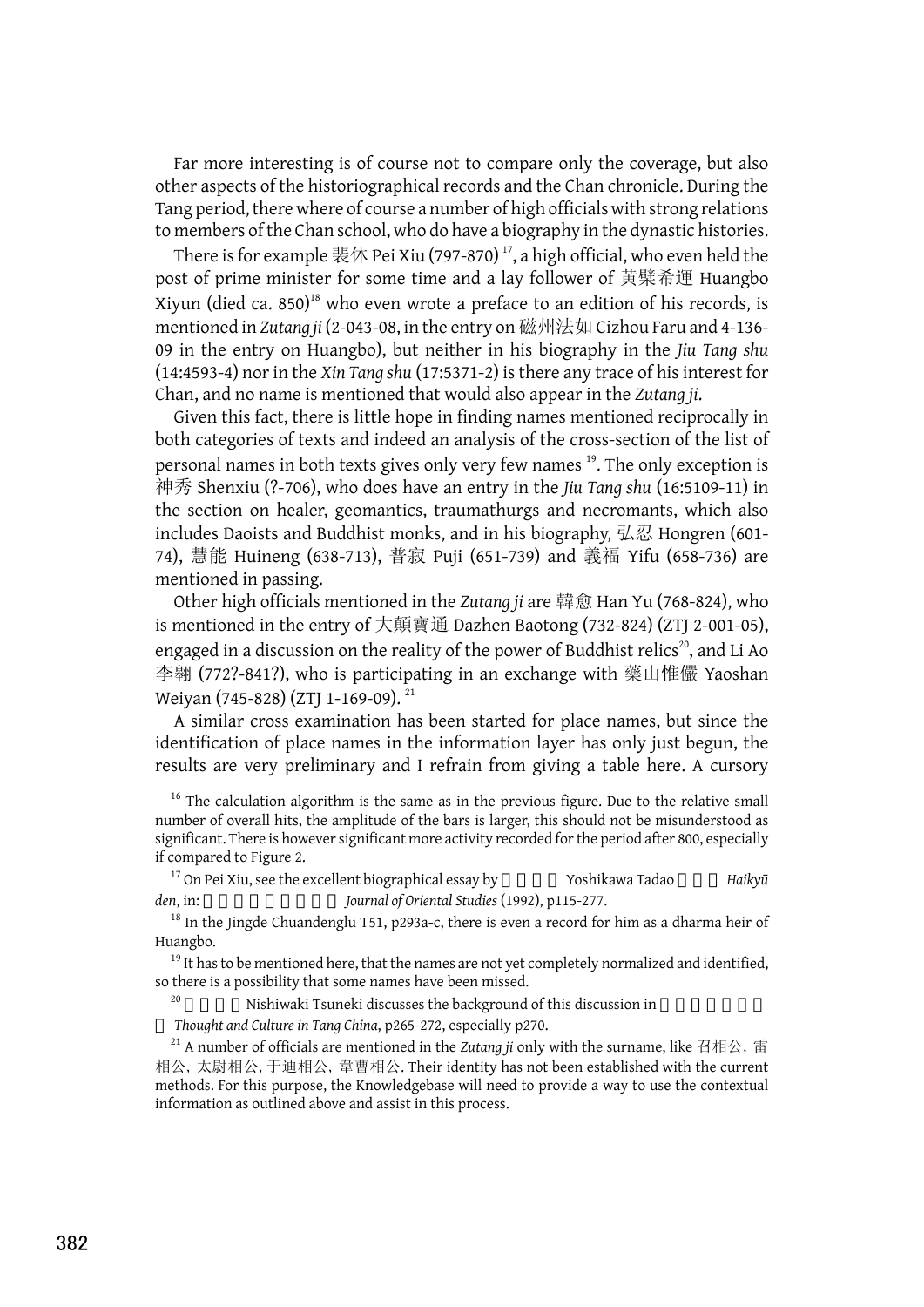examination of this list seems to indicate that there are more places in the center and north mentioned in the historiographical records and the *Zutang ji* has a majority of places at the coast and in the south, which again is not surprising at all. A more closer analysis into the toponomastics is however required, to determine at what period the placenames mentioned in the *Zutang ji* had been used, this might reveal some more background on the formation of the text.

#### **4.1. Lineage**

One other aspect deserves to be discussed here. One of the fundamentals of the self-image maintained by the Chan tradition is the concept of the direct transmission from Shakyamuni Buddha to the present day in a single lineage that has never been interrupted. This is to say, that there is exactly one master, who functions as the spiritual father is the one that transmits his understanding to his disciple and gets the seal of approval (印可 yinke). While this, as has often been pointed out $^{22}$ , is not maintainable as a historic fact, even within the very texts that are propagating this image, of which the text under discussion here is a prominent example.

The text as we have it today, does allow for a completely different line of investigation. Instead of just taking the supposed line of transmission, we might look at the actors appearing on stage in the records for the individual masters.

The analysis of these records will be conducted along the following lines: Since the occurrences of personal names have already been marked in the text of the *Zutang ji*, it is rather straightforward to derive a list that gives for each master the list of names that appear in his record. While the mere occurrence does not indicate what kind of relationship the two persons might have held, we will assume that there has been some kind of relationship, which will be called 'relation by cooccurence' as a heuristic method, however if the name does identify either the master or a disciple, as recorded in the lineage charts, then this relation is recorded. Secondly, if a name occurs frequently, a higher degree of relation is assumed. It is also checked whether the occurrence is reciprocely, that is, if there is also a record for a name mentioned here, an occurrence of the current name in that record would indicate some kind of reciprocality in the relationship.

The result of this investigation shows the network like structure that is visible as the subtext of this chronicle, which claims on the surface to be monolinear. While a visualization of the network structure could more vividly show the way the actors in this text are interconnected with each other, a table will be used here to show the results. Only the 20 masters with the most occurrences are shown here, ordered by number of occurrences. For each of these masters, the total

<sup>&</sup>lt;sup>22</sup> See for example most recently the discussion in John McRae, *Seeing through Zen*, Chapter 1, Looking at Lineage, p1-21.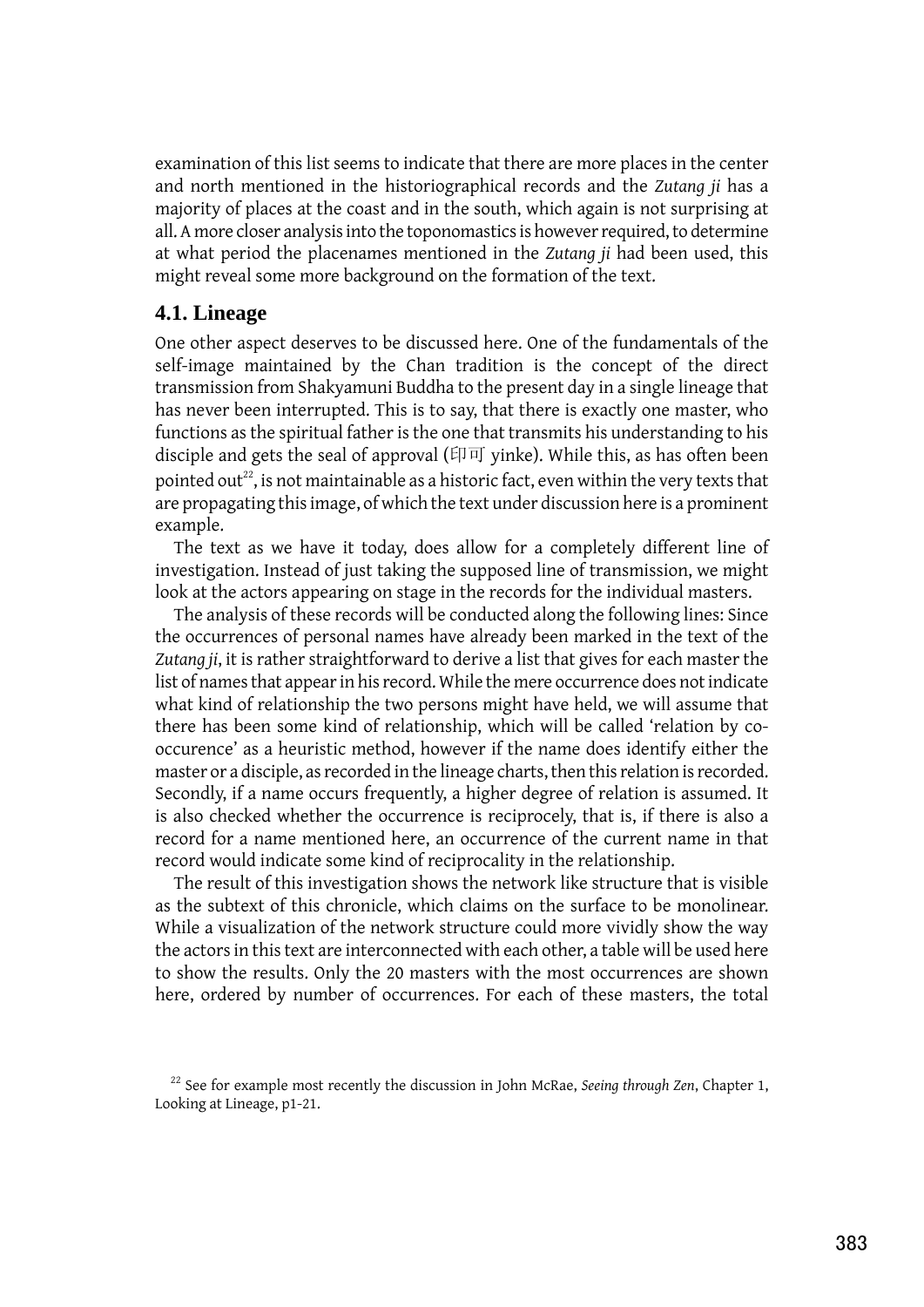number of names mentioned in the record, the number of matches of disciples, and reciprocal matches is given.<sup>23</sup>

| Rank           | Name                              | Total | Within<br>the lineage<br>(master or<br>disciple) | Reciprocal<br>occurrence                                                                                                                       | Other names                                        |
|----------------|-----------------------------------|-------|--------------------------------------------------|------------------------------------------------------------------------------------------------------------------------------------------------|----------------------------------------------------|
| $\mathbf{1}$   | 仰山<br>$(5 -$<br>$050 -$<br>08)    | 326   | 溈山(79)                                           | 雪峰(2,8)                                                                                                                                        | 達摩(13)、慧能(9)道存(8)、<br>慧明(8)、慧寂(6)、道明(6)、<br>神會(5)、 |
| $\overline{2}$ | 南泉<br>$(4 - )$<br>$107 -$<br>(03) | 188   | 趙州(16)<br>、歸宗(14)<br>、逍遙(4)<br>、石霜(1)            | 保福<br>$(2, 5)$ 、洞<br>$\mathop{\rm H}\nolimits(2,5)$ ,<br>雲嵒<br>$(10, 1)$ ,報<br>慈(1,1)                                                          | 曹山 (21)、道吾 (14)、王老師<br>(13)、黃蘗(12)、藥山(8)           |
| $\overline{3}$ | 菩提達<br>摩(1-<br>$069 -$<br>08)     | 186   | 惠可(12)<br>、般若多羅<br>(3)                           |                                                                                                                                                | 武帝(12)、馬祖(11)、志公<br>(7)、神光(6)、楊衍(5)                |
| $\overline{4}$ | 雪峰<br>$(2 - )$<br>$099 -$<br>01)  | 149   | 長慶(23)<br>、玄沙(8)<br>、鏡清(3)<br>、保福(2)<br>、長生(1)   | 仰山<br>$(8, 2)$ 、德<br>$\mathop{\rm H}\nolimits(4,6)$ ,<br>嵒頭<br>$(3, 9)$ , 欽<br>$\mathop{\rm H}\nolimits(3,2)$ ,<br>趙州<br>$(2, 4)$ 、鵝<br>湖(1,1) | 疏山(5)、達摩(5)、溈山(4)、<br>徑山(4)                        |
| 5              | 藥山<br>$(1 -$<br>$168 -$<br>(04)   | 149   | 雲嵒(35)<br>、石頭(5)                                 | 、道吾<br>(33,7) 溈山<br>$(3, 2)$ , 長                                                                                                               | 百丈(8)、曹山(3)、                                       |

Table 2. Occurence of names in entries of the *Zutangji*

<sup>23</sup> It should be noted that the research documented in this table is not yet concluded; some of the names masters (abbreviated names and other appellations) have not yet been mapped to the information layer. The table should therefore be seen as visualization of the general trend, without yet providing the necessary detail. The first column gives the rank of the entry in terms of frequency of occurrences of personal names in that entry, the total number is given in the third column. In the second column, the page reference to the text is given in parentheses. In the other columns, the numbers in parentheses indicate the number of occurrences, for the reciprocal occurrences, the second number is the value for the corresponding entry.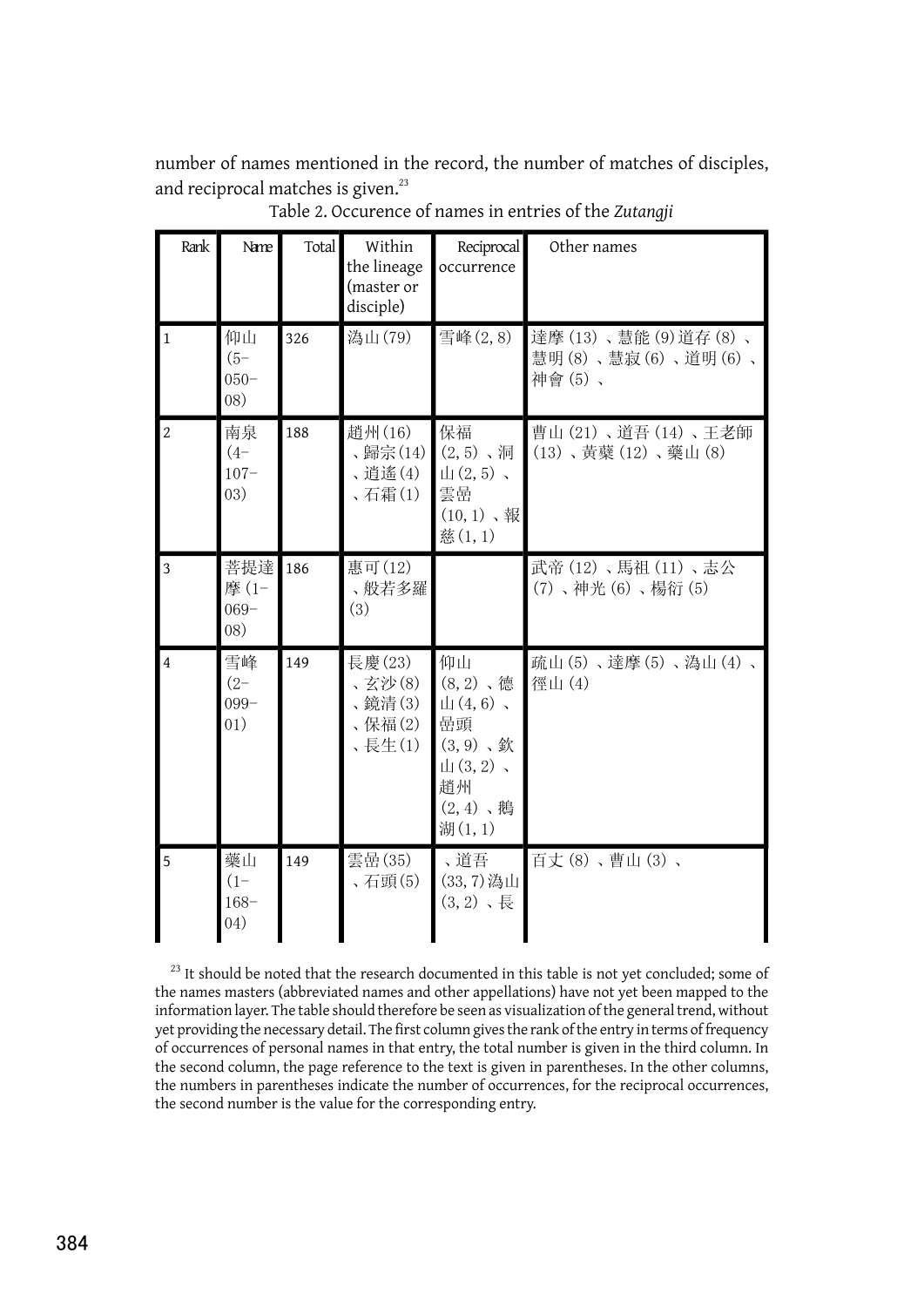| Rank           | Name                                   | Total | Within<br>the lineage<br>(master or<br>disciple) | Reciprocal<br>occurrence                                                           | Other names                                                         |
|----------------|----------------------------------------|-------|--------------------------------------------------|------------------------------------------------------------------------------------|---------------------------------------------------------------------|
|                |                                        |       |                                                  | 慶(2,3)、<br>紫玉(1,3)                                                                 |                                                                     |
| 6              | 釋迦牟<br>尼佛<br>$(1 -$<br>$009 -$<br>(05) | 142   |                                                  |                                                                                    | 阿難(3)迦葉(17)、阿闍世王<br>(7)、慈氏(2)、傳教阿難(1)、<br>賢阿難(1)、慶喜阿難(1)            |
| $\overline{7}$ | 保福<br>$(3 - )$<br>$077 -$<br>(05)      | 126   | 雪峰(6)、<br>長慶(5)、<br>鼓山(2)、<br>安國(1)              | 南泉<br>$(5,2)$ 、嵒<br>頭(3,2)、<br>東寺<br>$(2,1)$ 、趙<br>$M(1,1)$ 、<br>雲居(1,2)           | 招慶(30)、文殊(11)、洞山<br>$(7)$ 、無著 $(4)$ 、                               |
| 8              | 瑞雲寺<br>和尚<br>$(5 -$<br>$113-$<br>(03)  | 109   |                                                  |                                                                                    | 普賢(45)、文殊(20)、智通<br>(7)、該通(4)、遮那(4)、提婆<br>(3)、行通(3)、龍樹(2)、百牙<br>(1) |
| 9              | 嵒頭<br>$(2 -$<br>$089 -$<br>07)         | 109   | 雪峰(18)<br>羅山(11)                                 | 德山<br>$(21, 2)$ , 保<br>福(2,3)                                                      | 溈山(5)、洞山(4)、長慶(4)、<br>夾山(4)                                         |
| 10             | 洞山<br>$(2 -$<br>$049 -$<br>12)         | 105   | 雲嵒(6)、<br>曹山(3)                                  | 雲居<br>泉(5,2)、<br>五洩<br>$(4, 3)$ 、疏<br>$\mathop{\text{L}}\nolimits(3,1)$            | 雪峰(11)、顏(7)、西峰(5)、<br>(9,11)、南 南泉(5)、鳳池(4)、                         |
| 11             | 雲嵒<br>$(2 -$<br>$009 -$<br>(04)        | 103   | 洞山(44)<br>、藥山(8)                                 | 溈山<br>$(9, 5)$ 、道<br>吾(5,5)、<br>百丈<br>$(3,4)$ 、雲<br>居(2,1)、<br>長慶(1,1)<br>南泉(1,10) | 石頭(2)、疏山(2)                                                         |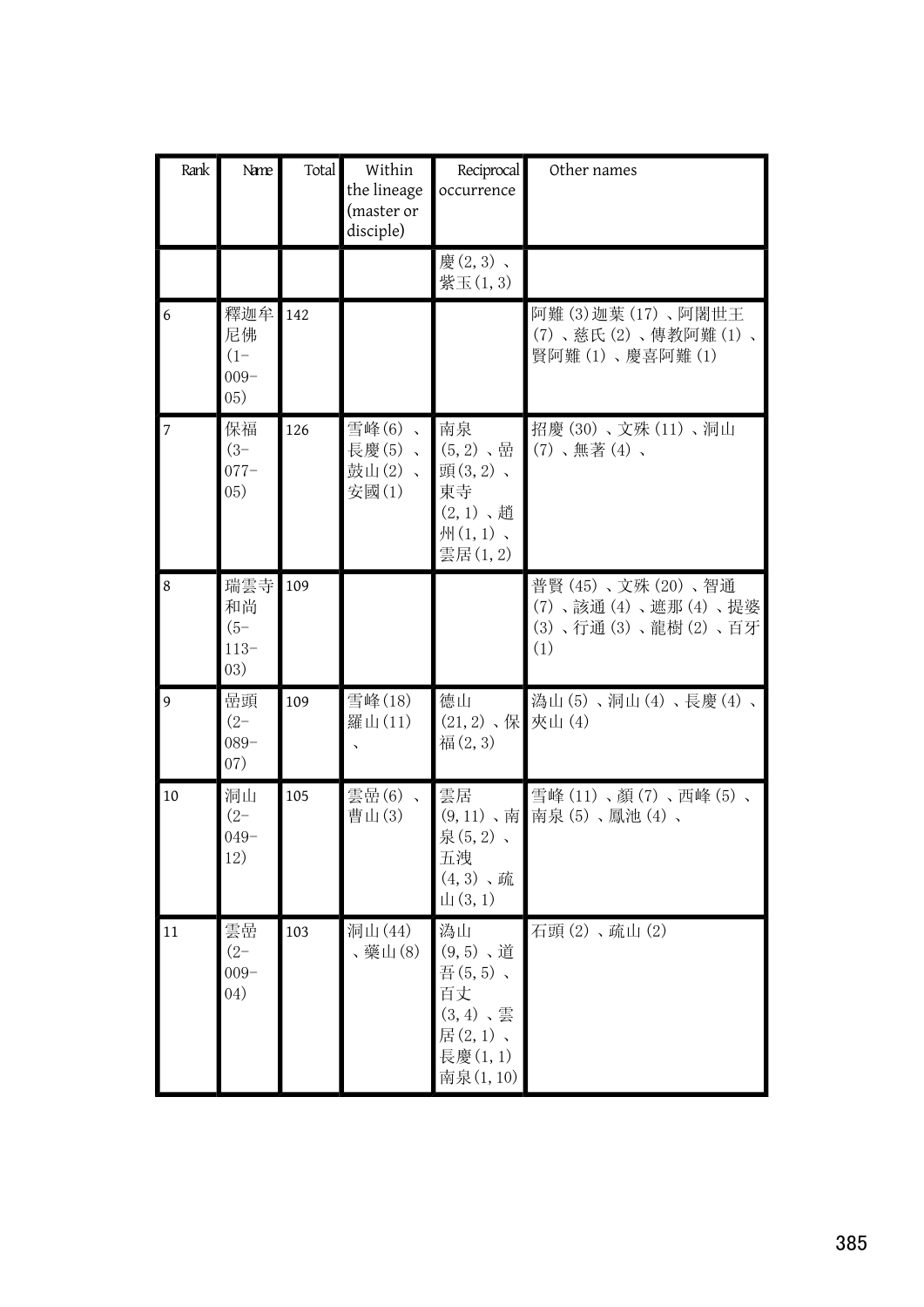| Rank | Name                              | Total | Within<br>the lineage<br>(master or<br>disciple) | Reciprocal<br>occurrence                | Other names                                         |
|------|-----------------------------------|-------|--------------------------------------------------|-----------------------------------------|-----------------------------------------------------|
| 12   | 大迦葉<br>$(1 -$<br>$027 -$<br>(03)  | 88    |                                                  |                                         | 阿難(29)、阿闍世王(7)、慈氏<br>(2)、傳教阿難(1)、賢阿難<br>(1)、慶喜阿難(1) |
| 13   | 溈山<br>$(4 - )$<br>$124 -$<br>13)  | 84    | 仰山(31)<br>、百丈(3)                                 | 雲嵒<br>$(5, 9)$ 、道<br>吾(5,7)、<br>藥山(2,3) | 報慈(3)、隱峰(3)、曹山(2)、<br>雲居(2)                         |
| 14   | 慧能<br>$(1 -$<br>$089 -$<br>11)    | 76    |                                                  | 弘忍(3,1)                                 | 薛簡(8)、道誠(7)、印宗(4)、<br>雲大師(3)、達摩(3)、龍花<br>$(2)$ ,    |
| 15   | 馬祖<br>$(4 -$<br>$033 -$<br>02)    | 71    | 百丈(9)、<br>汾州(4)、<br>西堂(2)、<br>南泉(1)              |                                         | 黃三郎(4)、漳南(3)、忠國師<br>(3)、亮座主(3)、石門(2)                |
| 16   | 禾山<br>$(3 - )$<br>$120 -$<br>01)  | 68    | 洞山(7)、<br>曹山(2)                                  | 石霜(4,3)                                 | 嵒(4)、興平(3)、迦葉(3)、九<br>峰(3)、雲嵒(2)、道吾(2)              |
| 17   | 玄沙<br>$(3 - )$<br>$037 -$<br>(05) | 65    | 雪峰(8)、<br>長生(1)                                  | 中塔(4,5)                                 | 雲(6)、中塔(6)、靈雲(5)、慶<br>(5)、志超(2)、順德(2)、              |
| 18   | 趙州<br>$(5 -$<br>$037 -$<br>(03)   | 62    | 南泉(10)                                           | 雪峰<br>$(4,2)$ 、雲<br>居(4,3)、<br>保福(1,1)  | 長慶(3)、三峰(2)、阿彌陀佛<br>(2)、溈山(2)、維摩(2)                 |
| 19   | 鏡清<br>$(3 - )$<br>$046 -$<br>02)  | 62    | 雪峰(23)<br>長慶(6)、<br>化度(6)、                       |                                         | 資福(3)、釋迦(2)、迦葉(2)、<br>招慶(2)                         |
| 20   | 夾山<br>$(2 - )$<br>$079 -$<br>04)  | 58    | 韶山(1)                                            |                                         | 佛日(9)、洞山(8)、欽山(3)、<br>鳳池(2)、花亭(2)、漳南(2)、<br>舍那(1)   |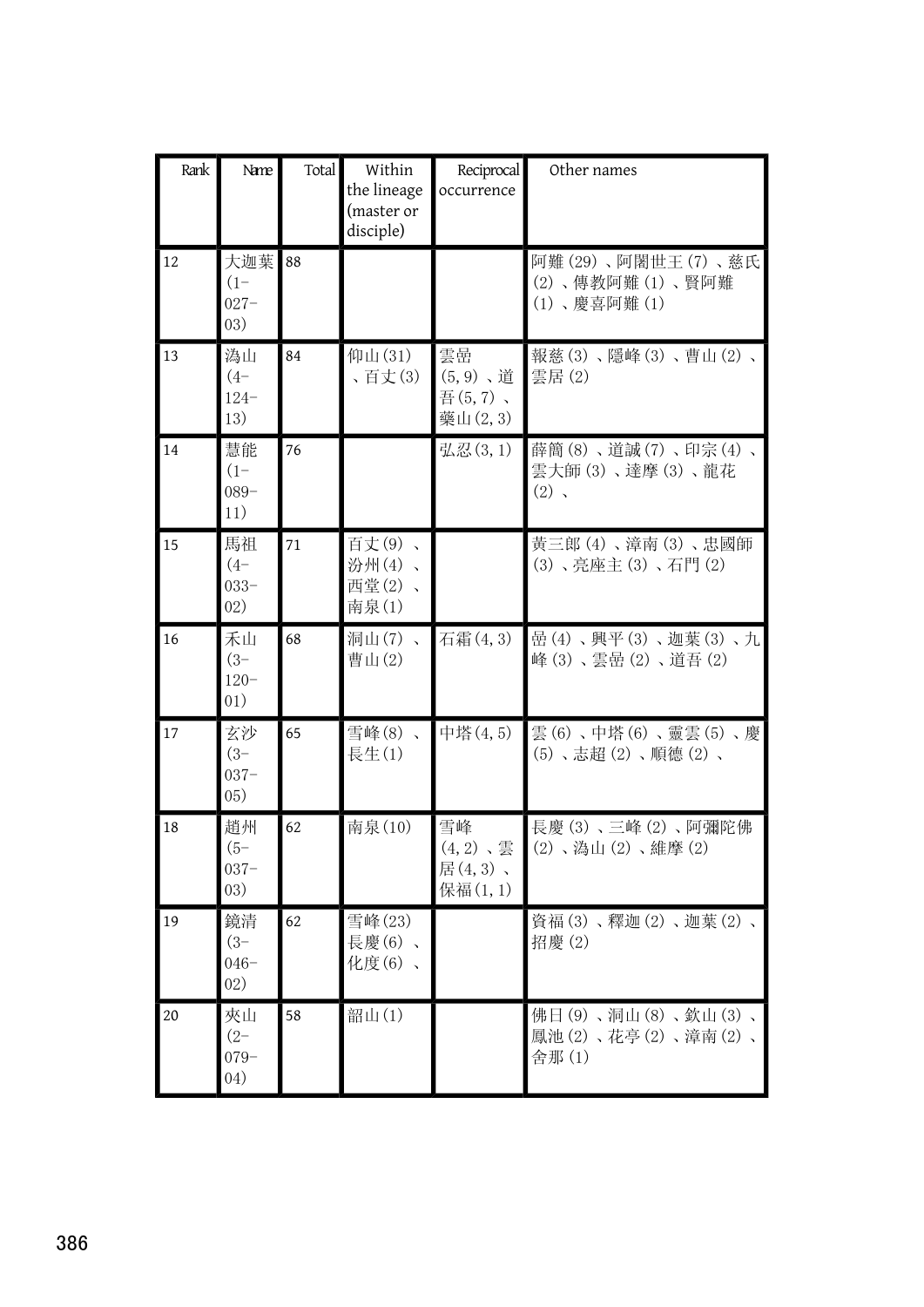As can be seen, Chan masters like 仰山 Yangshan and 南泉Nanquan have surprisingly high scores, while others like 馬祖 Mazu and 趙州 Zhaozhou seem surprisingly low, whereas 臨濟Linji (37), 曹山Caoshan (31) do not even enter the top 20. The latter however figures prominently in Nanquan's entry, while the former is suspiciously absent. Of the three founders of the Rinzai Sect and the forerunners of the Sōtō Sect, only 洞山Dongshan (10) is listed here. This provides a good measure for the actual degree of influence the masters had on the development, as opposed to the image that was created of them in the early years of the Song<sup>24</sup>. It would be quite interesting to use this data and apply the methodology developed by Linton C. Freeman and others for social network analysis<sup>25</sup> to this data, but that is beyond the scope of this paper.

### **5. Conclusions**

This paper tried to bridge the gap between texts of decidedly different genre, historiographical records of the Tang dynasty and a genealogical chronicle of Chan masters, which was seen as one example of how the content of the Knowledgebase could be extended beyond the basic records of the standard histories. It became apparent that the Knowledgebase as it stands now does not yet provide the means to meaningfully blend these texts into the Knowledgebase. Of the features that had been used in this comparison, the area of most overlap was in the reign names used for dates. Geographic names do also overlap to some degree, but more work needs to be done to allow for the less formal appellations used in the *Zutang ji*.

The most important area under investigation, that is the names of the persons that appear in these texts proved to be the area of least overlap: The difference in coverage of the standard histories and the Chan chronicle proved to be too big to be bridged easily. In this case, substantial work had been done to disambiguate and identify the persons that are mentioned in the texts. In order to bridge this gap, other means will be necessary, for example the inclusion of more diverse types of texts in the Knowledgebase, i.e. works of literature, epigraphic records, other administrative documents and so fort.

Whatever texts are added, however, the process of integration into the Knowledgebase will require a considerable amount of manual effort and the 'Knowledgebase System', the software for interacting with both the information layer and the resource layer will have to take this into account.

<sup>24</sup> This is quite a common place in recent Chan studies, (see Christian Wittern, *Style and Fashion in Early Song Chan Yulu*, in *Facets of Tibetan Religious Tradition*, edited by Alfredo Cadonna and Ester Bianchi, p141-142 and John McRae, *Seeing through Zen*, p76, 100 and 116-118.)

<sup>25</sup> See Thomas J. Fararo *Theoretical Sociology in the 20th Century*, in: Journal of Social Structure Vol. 2, 2 for an overview of the positions and Linton Freeman, *Visualizing Social Networks* in Journal of Social Structure Vol. 1, 1.. All articles of the Journal of Social Structure are online at http://www.cmu.edu/joss/content/articles/volindex.html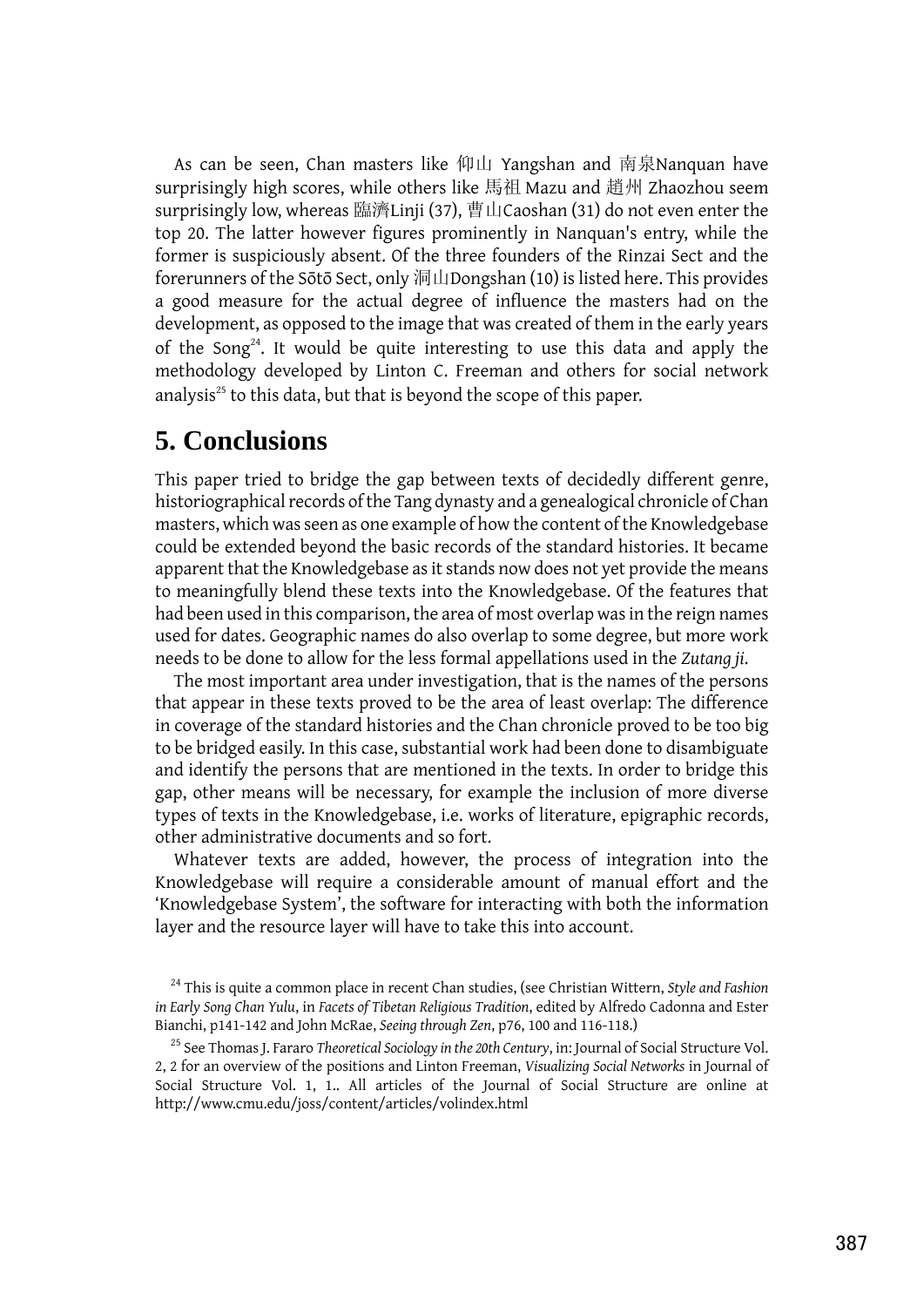It has also become apparent during the research reported here, that the most universal framework applicable to all texts is the temporal framework of expressing dates. While presently the very rough approach of using the occurences of reign names to identify dates has been used (and more detailed dates, or other ways of expressing a date - like "at the time emperor Xian Zong ascended the throne" have not even be marked yet), a more precise and more exhaustive markup of dates should provide a first framework that can be used to relate texts to each other and provide the necessary context to meaningfully disambiguate features of these texts. To a lesser degree, this holds also for geographic names, once the record of changes of these names has been integrated into the information layer. Together, these temporal and spatial features could provide the necessary context to relate the persons appearing in the text more accurately. Even the imprecise naming frequently seen like for example "Magistrate Lei 雷相公" could with the necessary temporal and spatial context quickly lead to the identification of this person.

In addition to this, more exhaustive listings of alternate names and orthographic variants should help to increase the recall rate. It would be useful to not only list exact matches to queries, but in the absent of such exact matches to give entries that at least partly match the desired criteria.

It is also quite obvious, that the simple notion of 'relation by co-occurence' needs some refinement to be more widely usable. There are many reasons, why two items might occur together in a text and this precise relation is explicit and obvious in the text. To make this available to the kind of processing that is required for the Knowledgebase, the type of relation needs to be encoded more precisely.

Finally, a note on the technical side. The way the tables and figures in this presentations have been created is by way of using the 'XML Query Language'<sup>26</sup> to request the information and format them into a suitable way. This is a versatile and flexible way of processing this type of documents and it is planned to construct the interface to the Knowledgebase in a way that allows the users to make similar requests. The challenge will be to provide the powerful retrieval capabilities together with a intuitive and easily understandable user interface.

 $26$  A query language for XML (structured) documents, currently in the final stages of development at the World Wide Web Consortium. More information can be found at the website of the [XQuery](http://www.w3c.org/XML/Query) [workgroup](http://www.w3c.org/XML/Query) [http://www.w3c.org/XML/Query].